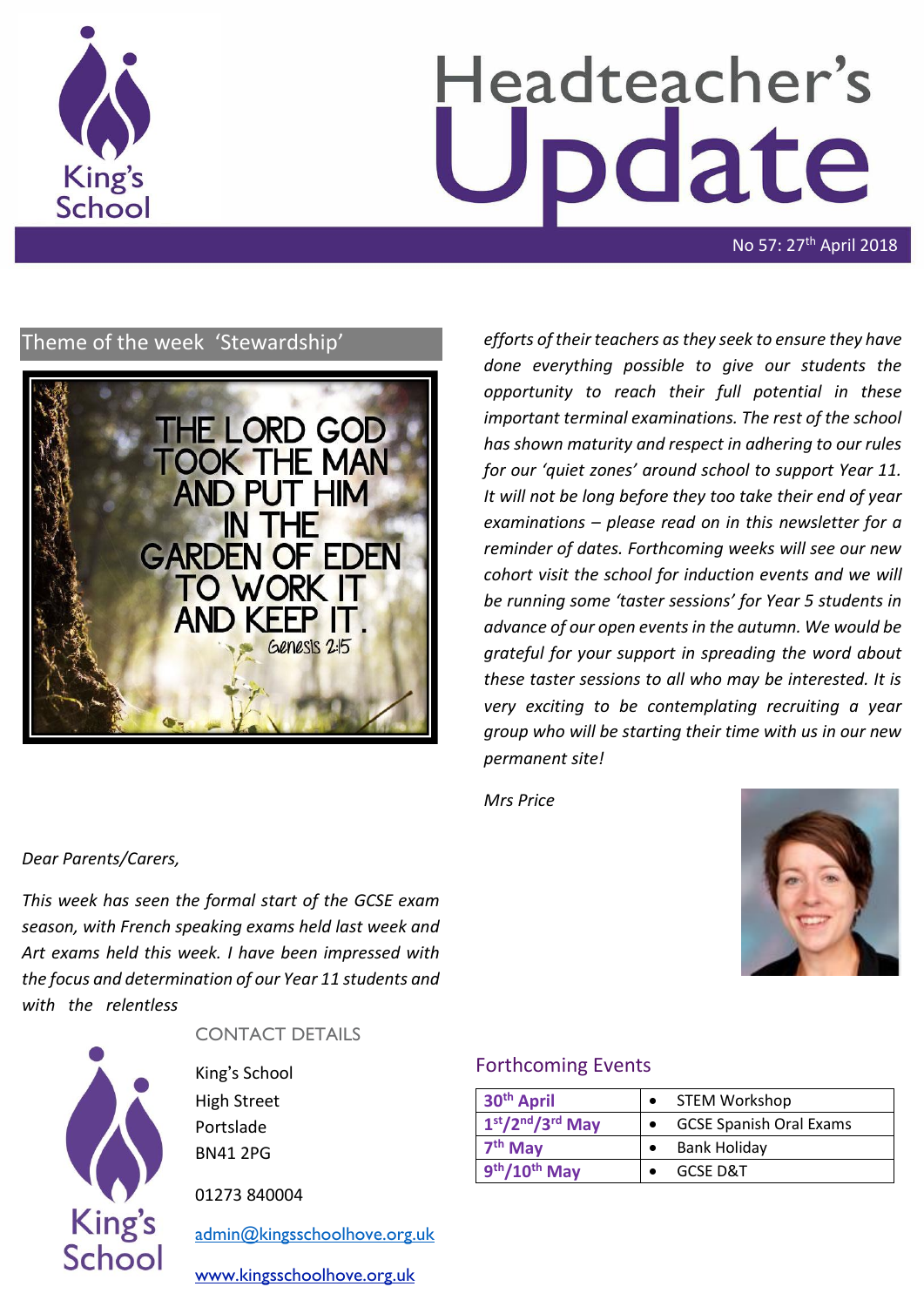# **King's School**

# Parents' Seminar for Supporting Students with Exam Stress and Anxiety

We ran a seminar for Year 11 parents last week on supporting students with exam stress and anxiety. Resources from the seminar, including the power point presentation, have been posted onto the ['News'](https://www.kingsschoolhove.org.uk/news.php)section of our website. Parents and students may also find the following links helpful:

- [Managing Stress -](https://www.youtube.com/watch?v=hnpQrMqDoqE) Brainsmart BBC:
- [How to make stress your friend | Kelly McGonigal:](https://www.youtube.com/watch?v=RcGyVTAoXEU)
- [7 Tips To Beat Exam Anxiety:](https://www.youtube.com/watch?v=FyBdA61GmJ0)
- Revision Tips [Beating Exam Stress:](https://www.youtube.com/watch?v=7AgswlakjRw)

#### Exam Dates

Please note the following exam weeks for Years 7-10:

- $\bullet$  Week commencing 21<sup>st</sup> May Year 8 exams.
- $\bullet$  Week commencing 4<sup>th</sup> June Year 9 exams.
- Week commencing  $18<sup>th</sup>$  June Year 10 exams.
- $\bullet$  Week commencing 25<sup>th</sup> June Year 7 exams.

Exams for these year groups will largely take place in these weeks – some exams may take place in the week before or the week after. Exams for years 7, 8 and 9 will take place during lessons in classrooms. Year 10 will be off timetable for the week of their exams. Some of their exams will take place in the Portslade Baptist Church (where they will sit their GCSEs) and some will take place in school. Teachers will give students guidance on what they need to revise and revision materials will be made available on Show My Homework and our VLE. The Year 10 exam timetable will be published in forthcoming newsletters and on our website.

# Year  $11 - 11$ <sup>th</sup> May

The exam period for Year 11 has already begun but the heavy timetable of examinations starts on 14<sup>th</sup> May. On Friday  $11<sup>th</sup>$  May Year 11 students should come into school as normal at 8:30am in full school uniform. They will be involved in lessons and revision sessions until break time. After break time they will have a Leavers' Communion Service which will be an opportunity for us to worship together for a final time and to pray for them as they begin their exams. After lunch we will be having a Leavers' Assembly which will demarcate the close of one chapter and the start of the next with their exams. Students may bring in a plain white shirt for signing at the close of the assembly. Please note that students will not be allowed to sign the shirts they are wearing – they should bring in a spare shirt for this purpose if they wish to participate in this. They may also wish to bring in a notebook to enable their friends to write messages for them. Year 11 students will be dismissed at 2:30pm on this date.

#### Warmer Weather

As we welcome the warmer weather students are reminded that water balloons are not permitted at all in school and will be confiscated if found. Students are not permitted to throw water at each other at all; all students have been warned of the consequences if they choose to not adhere to this important rule. Students should have a refillable water bottle for use in school and should take care to wear sun cream if the weather necessitates this. Students should continue to bring their blazers to school and to wear them. On very hot days Mrs Price may tell students that they do not need to wear their blazers but they should not pre-empt any such decision.

#### SEND News

As of the  $11<sup>th</sup>$  June Mr Walker, our Assistant Headteacher, will be taking over in the role of SENCo as Ms Dale moves to a new school in West Sussex. Ms Dale and Mr Walker are working closely together to ensure there is a smooth transition, however if you have any concerns, please do not hesitate to get in touch on the usual [email address.](mailto:admin@kingsschoolhove.org.uk) In the meantime, there will be two SEND parent events, for parents/carers of students with slow processing concerns, and parents/carers of students in Year 9 preparing for GCSEs, on the 22<sup>nd</sup> May and 5th June respectively. Please keep an eye on your inbox for more details and an invitation.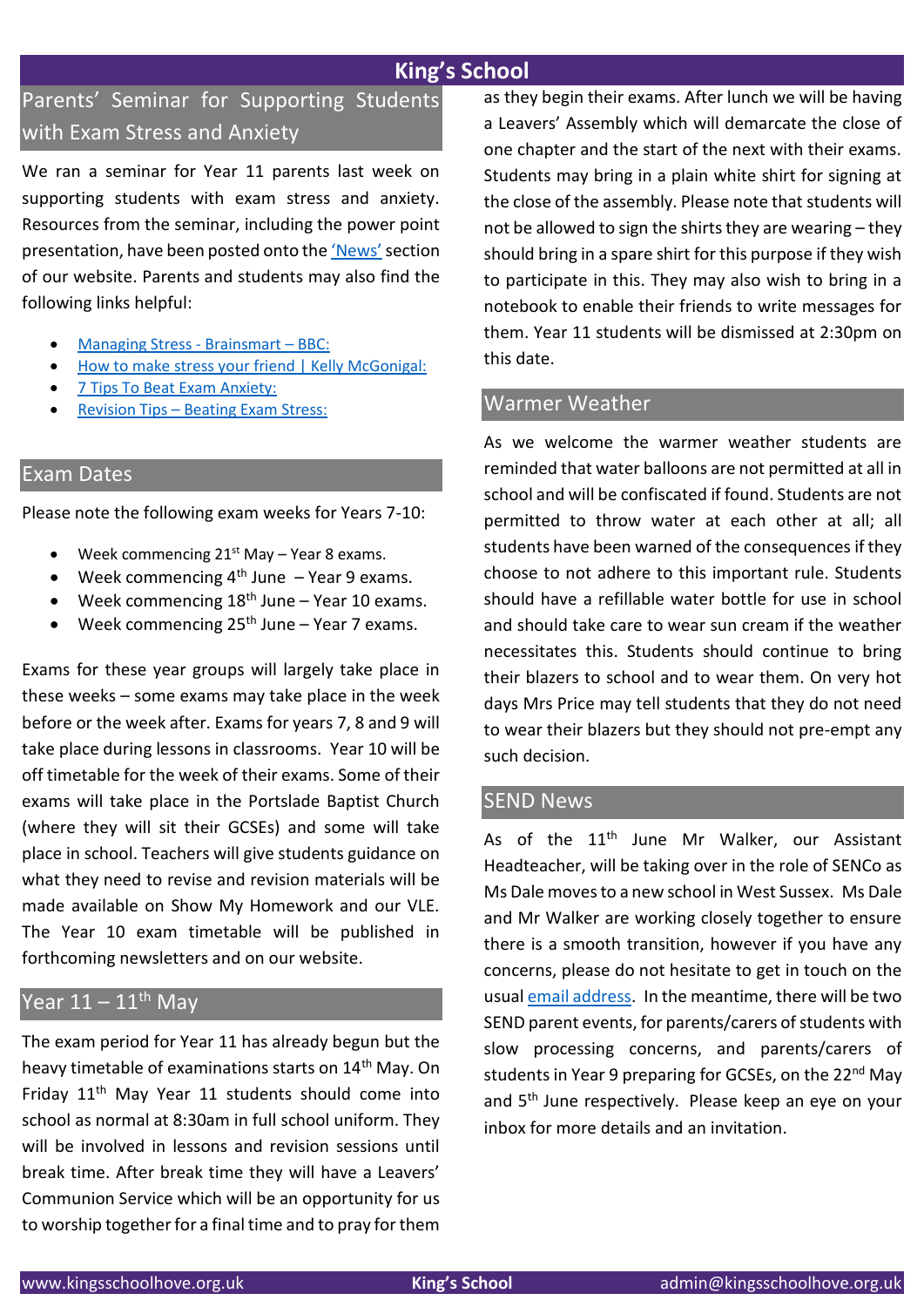### **King's School**

#### GCSE Product Design Exam

Having finished their coursework, Year 11 Product Design students are readying themselves for the practical part of their exam, which lasts 6 hours and is spread over two days ( $9<sup>th</sup>$  and  $10<sup>th</sup>$  May). They also have a review period on a third day! Students are given set criteria and must work to this to produce a design piece over this time. If students can replicate the skills they have shown in lessons and their coursework, they are all well set for success in this part of the exam. We wish them well. To support students with their preparation for the exam Mr Bagnall will have the Design Technology department open for a Period 7 session on Tuesday 8th May. We are all looking forward to seeing the designs that the students create for this challenge.

# Year 11 History Saturdays

Mrs Cager will be running some Year 11 revision sessions this Saturday 28<sup>th</sup> May and next Saturday 5<sup>th</sup> May for all Year 11 historians. Students should be in school for 9:20am on both dates, ready to start their session at 9:30am. Sessions will finish at 11:30am on both dates. Student do not need to wear uniform for these sessions but should be in suitable attire. We strongly recommend that students attend both of these sessions.

#### Year 9 Options

The year 9 Key Stage 4 options procedure is now nearly complete. Year 9 students have impressed with the mature and sensible way they have approached this process. The vast majority of students have shown great care in considering their choices during the one-to-one interviews completed recently. In the next couple of weeks we will be in a position to confirm Key Stage 4 choices to students. If any year 9 student or parent has a final concern could they please contact Mr Bridges in the next week.

# Year 10 Speaking & Listening Endorsement

As part of the English Language GCSE, all students are required to undertake the Speaking and Listening component. Although this no longer contributes to the overall GCSE grade, students cannot pass the English Language GCSE if they do not complete it. The component is assessed with a Pass, Merit or Distinction, which is recorded as a separate mark on each candidate's results slip.

In order to be successful in this assessment students will need to 'undertake a prepared spoken presentation on a specific topic in a formal setting, listen and respond to questions and feedback, and demonstrate that they can use spoken English effectively'. The presentation can be on a topic of the student's choice, must last between 4-6 minutes and will be delivered in front of a small group of peers who will have the opportunity to ask questions at the end. Teachers will provide guidance and support as to appropriate topics, especially for those students who are hoping to achieve the Distinction criteria.

All students in Year 10 will complete this assessment during the Enrichment Day on **Thursday 12th July**. Although there will be some lesson time made available for planning and drafting, following the summer exams, students will be expected to complete the bulk of their preparation as part of their own independent learning.

#### Catering Options

At Harrison Catering in King's School we pride ourselves on all the fresh, locally sourced, homemade nutritious food we produce.

My team have all completed their NVQ in food preparation and cooking qualification and have years of experience in a school kitchen environment.

Harrison Catering follows the School Food Trust guidelines for students. We offer a wide variety of food at different times of the day i.e. traybakes can only be purchased at lunch, chips have to be part of a meal and we do not sell confectionary, crisps or high sugary drinks. We also offer low salt, low sugar and low fat foods, ensuring the students eat the right foods for their health and mental well being.